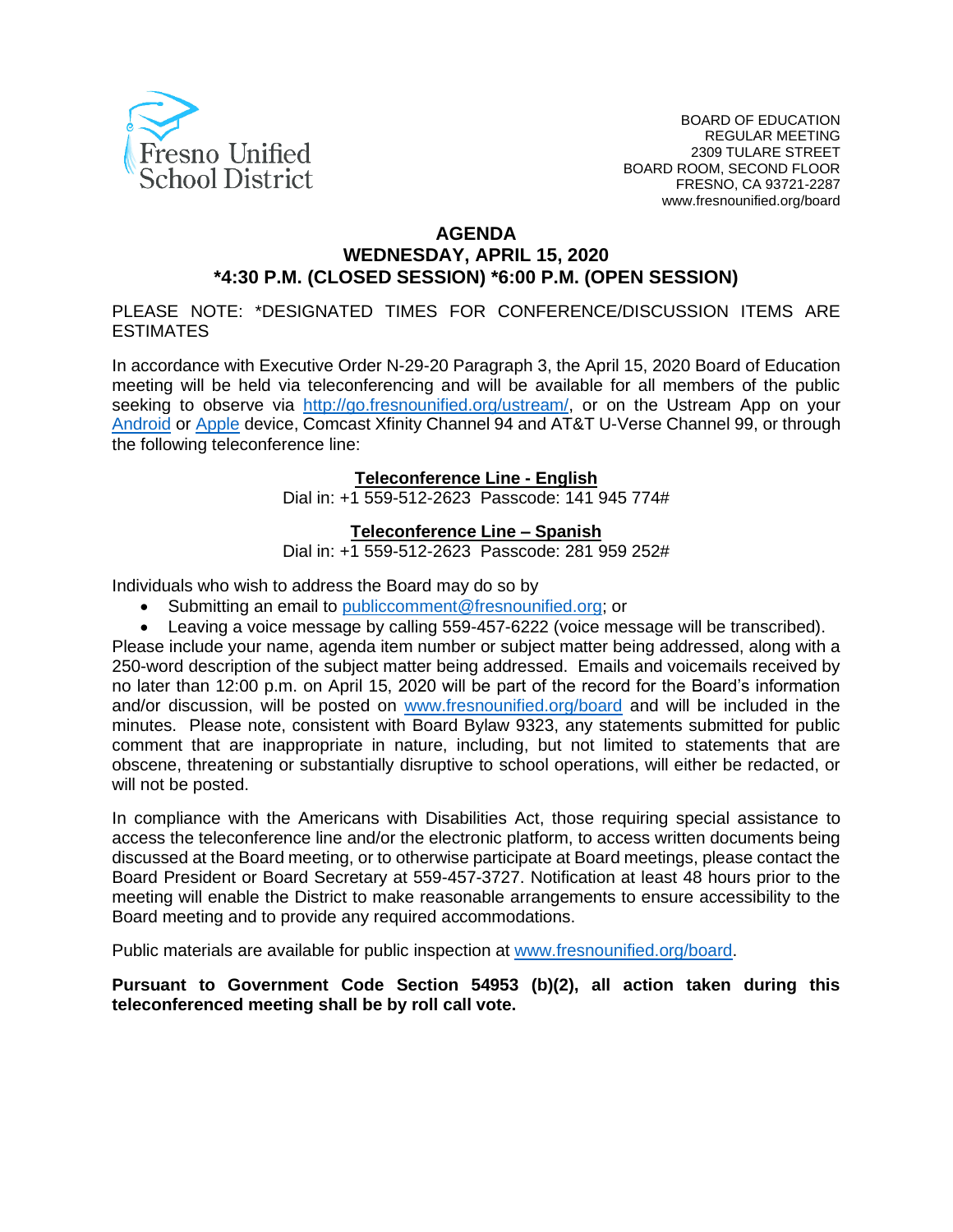**\*4:30 P.M**.

**CALL** Meeting to Order

**OPPORTUNITY** for Public Comment on Closed Session Agenda Items **RECESS** to Cabinet Room for Closed Session to discuss the following:

- 1. Student Expulsions pursuant to Education Code Section 35146.
- 2. Conference with Labor Negotiator (Government Code Section 54957.6); FUSD Negotiator(s): Paul Idsvoog; Employee Organizations(s): FTA, CSEA, Chapter 125, CSEA, Chapter 143, SEIU, Local 521, FASTA/SEIU, Local 521/CTW, CLC, Fresno Unified Building & Construction Trades/FTA; International Association of Machinists and Aerospace Workers (IAMAW), Unrepresented Employees: All Management, Confidential, and Supervisory Employees.
- 3. Public Employee Discipline/Dismissal/Release/Reassignment/Resignation.
- 4. Public Employment/Appointment (Government Code Section 54957).
	- a. Administrator
	- b. Assistant Superintendent
	- c. Executive Officer
	- d. Instructional Superintendent
- 5. Conference with Legal Counsel Anticipated/Pending/Threatened Litigation (Government Code Section 54956.9(d)(2)).
	- a. Potential Case: One (1)
	- b. Shane Soto v. Fresno Unified Workers' Compensation Fresno Unified Case No. 2005-0576
- 6. Conference with Legal Counsel Existing Litigation (Government Code Section 54956.9 (d)(1)).
	- a. Risk Management Litigation Report
- **\*6:00 P.M., RECONVENE** and report action taken during Closed Session, if any.

### **HEAR Report from Superintendent**

# **BOARD/SUPERINTENDENT COMMUNICATION**

### **OPPORTUNITY for Public Comment on Consent Agenda Items**

**ALL CONSENT AGENDA** items are considered routine by the Board of Education and will be enacted by one motion. There will be no separate discussion of items unless a Board member so requests, in which event, the item(s) will be considered following approval of the Consent Agenda.

### **A. CONSENT AGENDA**

### **A-1, APPROVE Personnel List**

Included in the Board binders is the Personnel List, Appendix A, as submitted. The Superintendent recommends approval. Contact person: Paul Idsvoog, telephone 457-3548.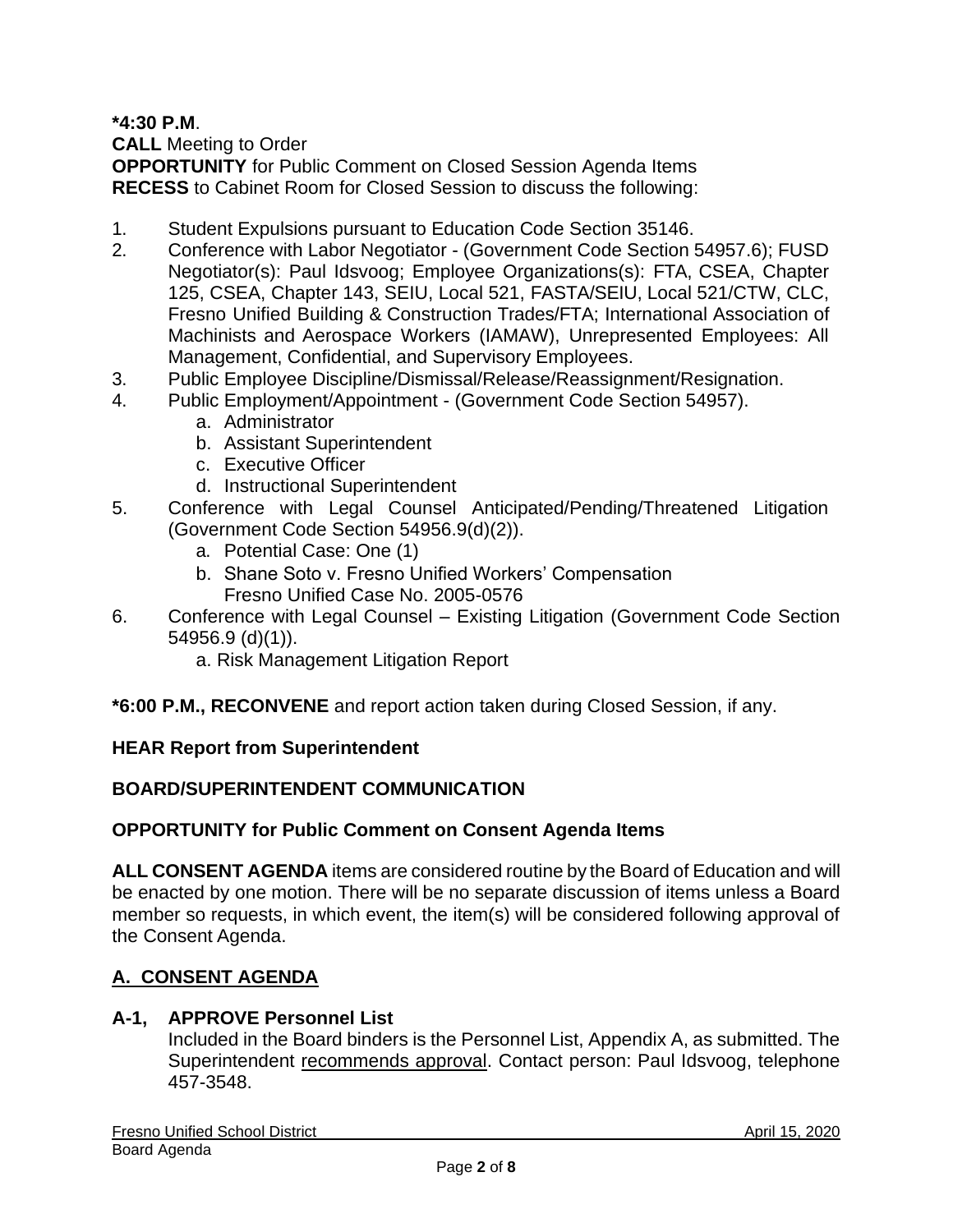# **A. CONSENT AGENDA - continued**

### **A-2, APPROVE Provisional Internship Permits**

Included in the Board binders are Provisional Internship Permit (PIP) recommendations to rehire or hire upon Board approval. The Superintendent recommends approval. Fiscal impact: There is no fiscal impact to the district at this time. Contact person: Paul Idsvoog, telephone 457-3548.

#### **A-3, APPROVE Appointment to Citizens' Bond Oversight Committee**

It is recommended the Board approve the appointment of Andrew Fabela to the Citizens' Bond Oversight Committee (CBOC). Mr. Fabela is nominated by Board Member Slatic. The role of the CBOC, which meets quarterly, is to ensure bond proceeds are expended only for the purposes set forth in the Measure Q and Measure X ballot measures. The Superintendent recommends approval. Fiscal impact: There is no fiscal impact to the district at this time. Contact person: Karin Temple, telephone 457-3134.

#### **A-4, APPROVE Appointment to Citizens' Bond Oversight Committee**

It is recommended the Board approve the appointment of Lindsay "Cal" Johnson to the Citizens' Bond Oversight Committee (CBOC). Mr. Johnson is nominated by Board President Thomas. The role of the CBOC, which meets quarterly, is to ensure bond proceeds are expended only for the purposes set forth in the Measure Q and Measure X ballot measures. The Superintendent recommends approval. Fiscal impact: There is no fiscal impact to the district at this time. Contact person: Karin Temple, telephone 457-3134.

#### **A-5, APPROVE Award of Bid 20-20, McLane High School Library Modernization** Included in the Board binders is information on Bid 20-20, to modernize the McLane Library. The existing 12,000 square foot building will be upgraded to provide a new computer laboratory, collaboration/project workspace, presentation classroom, and career center. The project also includes office space, textbook storage, and new finishes and systems throughout. The updated library will have a more contemporary feel including student gathering area. Design of the project included student and staff input. The Superintendent recommends approval. Fiscal impact: \$1,769,639 is available in the Measure X Fund. Contact person: Karin Temple, telephone 457-3134.

### **A-6, APPROVE Award of Bid 20-30, Roosevelt High School Cafeteria Modernization**

Included in the Board binders is information on Bid 20-30, to modernize the Roosevelt cafeteria. The project includes a new food court style serving area, updated kitchen, and remodeled student and staff dining areas. Also included are replacement of evaporative cooling with air conditioning, expansion of the outdoor plaza, addition of student and staff restrooms, new meeting space, and a new service yard.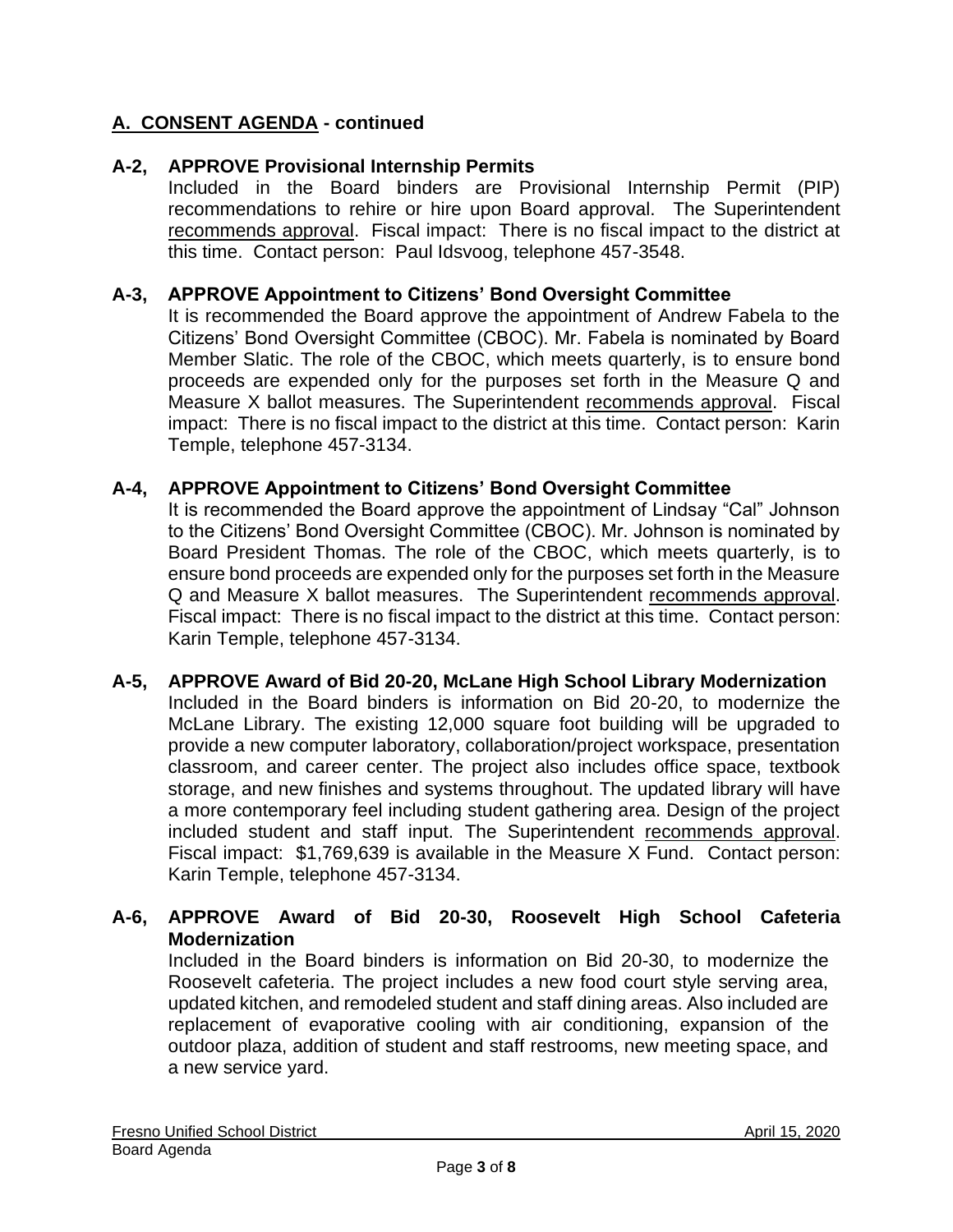# **A. CONSENT AGENDA - continued**

Staff recommends award to the lowest responsive, responsible bidder: BMY Construction Group, Inc. (Fresno, California) \$4,336,394. The Superintendent recommends approval. Fiscal impact: \$4,336,394 is available in the Measure X Fund. Contact person: Karin Temple, telephone 457-3134.

#### **A-7, APPROVE Award of Bid 20-36, Sections A & B, Hoover and Sunnyside High Schools Shade Structures and Site Improvements**

Included in the Board binders is information on Bid 20-36, to construct Career Technical Education (CTE) outdoor workspace shade structures at Hoover and Sunnyside High Schools. The project will provide work areas for students in the Construction Technology CTE pathway at Hoover and the Agricultural Engineering CTE pathway at Sunnyside. The project also includes site modifications for accessibility improvements, asphalt paving, concrete walkways, fencing, fire sprinklers and lighting. Staff recommends award to the lowest responsive, responsible bidder: Davis Moreno Construction, Inc. (Fresno, California) \$1,640,838. The Superintendent recommends approval. Fiscal impact: \$1,330,000 (81% of the total) is available in the Career Technical Education Incentive Grant; \$134,000 (8%) is available in the Unrestricted General Fund; and \$176,838 (11%) is available in the Apprenticeship Grant. Contact person: Karin Temple, telephone 457-3134.

#### **A-8, APPROVE Award of Bid 20-40, Cooper and Fort Miller Middle Schools Electrical Upgrades**

Included in the Board binders is information on Bid 20-40, for electrical upgrades at Cooper and Fort Miller Middle Schools. The project will remove and replace electrical branch circuit panels and electrical panel feeder conductors. The existing electrical infrastructure is 40-60 years old and requires replacement based on age, condition, repair history and difficulty in locating replacement parts. Staff recommends award to the lowest responsive, responsible bidder: Section A and B, Lindsay Electric (Clovis, California) \$472,000. The Superintendent recommends approval. Fiscal impact: \$472,000 is available in the Measure X Fund – Deferred Maintenance. Contact person: Karin Temple, telephone 457- 3134.

#### **A-9, APPROVE Budget Revision No. 04 for Fiscal Year 2019/20**

Included in the Board binders is Budget Revision No. 4 for fiscal year 2019/20. Periodic updates to the district's budget are presented to the Board of Education for approval. Budget Revision No. 4 includes adjustments for updated information and necessary adjustments to support the acceptance of various grant awards. The Superintendent recommends approval. Fiscal impact: As a result, the Unrestricted General Fund Reserve for Economic Uncertainties is estimated at approximately \$97.6 million at June 30, 2020. Contact person: Ruth F. Quinto, telephone 457-6226.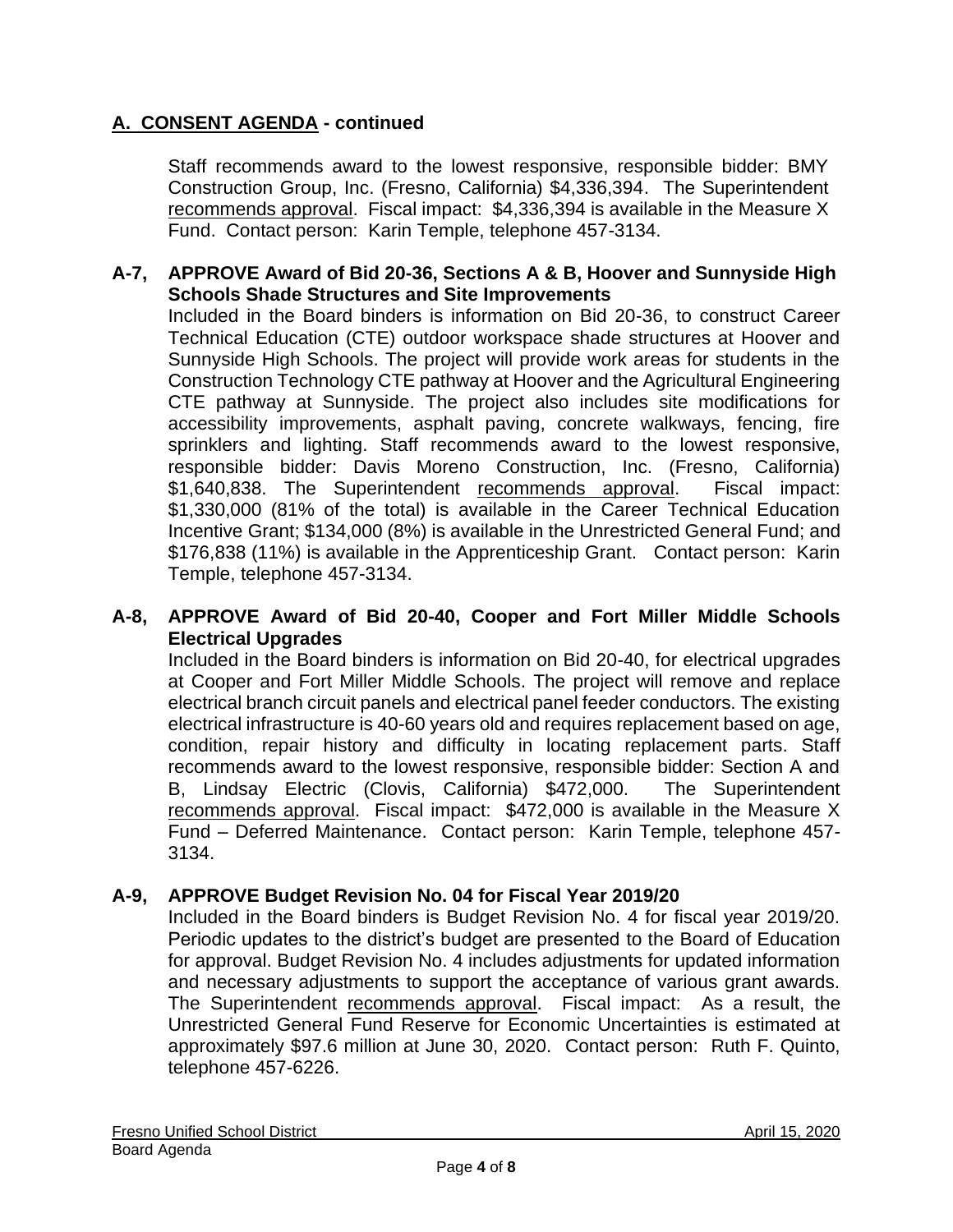## **A. CONSENT AGENDA - continued**

### **A-10, DENY Claim GL19-0910-4945**

Included in the Board binders is a Claim for Damages by a minor, case GL19- 0910-4945. The Superintendent recommends that the Claim be denied, and the matter referred to the district's Executive Director of Benefits and Risk Management for further handling. Fiscal impact: There is no fiscal impact to the district at this time. Contact person: Ruth F. Quinto, telephone 457-6226.

#### **A-11, RATIFY Grant Application to Kaiser Permanente Community Benefit Program for the 2020 Grant Cycle and APPROVE Contract with TCG Advisors and Foundation 99 [a 501(c)(3) public charity]**

Ratification is requested for the 2020 Grant Application to the Kaiser Permanente (KP) Community Benefit Program, and approval is requested of an agreement with TCG Advisors and Foundation 99 [a 501(c)(3) public charity], to improve economic stability for the Fresno Unified School District local and diverse community. The \$75,000 request to implement a Financial Wellness program will provide training in financial literacy and planning to school leaders, staff, and parents/families. The Superintendent recommends ratification. Fiscal impact: The Kaiser Permanente Community Benefit Grant application requests up to \$75,000 for financial wellness services. If the Grant application is not funded, staff requests \$75,000 from the Unrestricted General Fund to move forward with financial wellness services. Contact person: Ruth F. Quinto, telephone 457-6226.

#### **A-12, RATIFY Change Orders for the Projects Listed Below**

Included in the Board binders is information on Change Orders for the following projects:

Bid 19-10, McLane High School Construction of New Aquatic Center Change Order 2 presented for ratification: \$30,744

Bid 19-20 Section A, Multipurpose Room Improvements for Roeding Elementary School and Cooper Middle School Change Orders 1-2 presented for ratification (Roeding): \$7,732 Change Orders 1-3 presented for ratification (Cooper): \$34,568

Bid 19-41, Wawona K-8 School Classroom and Restroom Additions Change Order 4 presented for ratification: \$81,259

Bid 19-55, Phoenix Secondary Academy Portable Infrastructure and Site Development Change Order 4 presented for ratification: \$52,317

Bid 20-03, Ventura and 10th – Old Juvenile Hall Demolition and Remediation, Phase 2 Deduct Change Order 1 presented for ratification: \$-227,437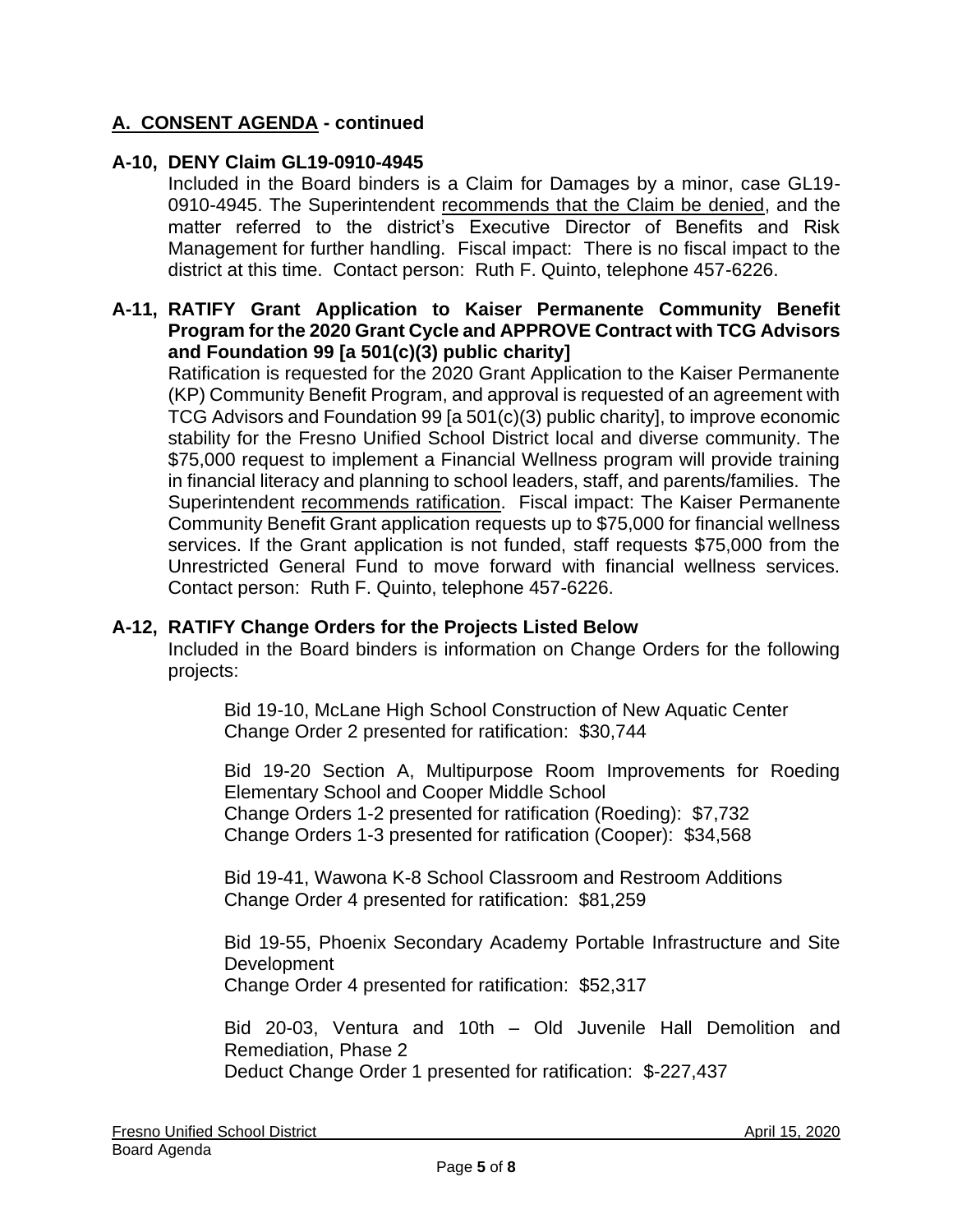## **A. CONSENT AGENDA – continued**

The Superintendent recommends ratification. Fiscal impact: \$20,817 credit to the Measure X Fund for Bids 19-10, 19-20, 19-41, 19-55, and 20-03. Contact person: Karin Temple, telephone 457-3134.

#### **A-13, RATIFY the Filing of Notices of Completion**

Included in the Board binders are Notices of Completion for the following projects, which have been completed according to plans and specifications.

Bid 20-03, Ventura and 10th – Old Juvenile Hall Demolition and Remediation, Phase 2

Bid 20-04, Ahwahnee Middle School Interior Lighting Upgrades

The Superintendent recommends ratification. Fiscal impact: Retention funds are released in accordance with contract terms and California statutes. Contact person: Karin Temple, telephone 457-3134.

**A-14, RATIFY Purchase Orders from January 1, 2020 through January 31, 2020** Included in the Board binders is information on purchase orders issued from January 01, 2020 through January 31, 2020. For the reported dates, no purchase orders are identified that may present a potential conflict of interest for an individual Board member. Please be advised that pursuant to Board Bylaw 9270, each individual Board member has a continuing duty to disclose and abstain from voting on any item where the potential for a conflict of interest exists. The Superintendent recommends ratification. Fiscal impact: Funding is noted on the attached pages. Contact person: Karin Temple, telephone 457-3134.

### **END OF CONSENT AGENDA (ROLL CALL VOTE)**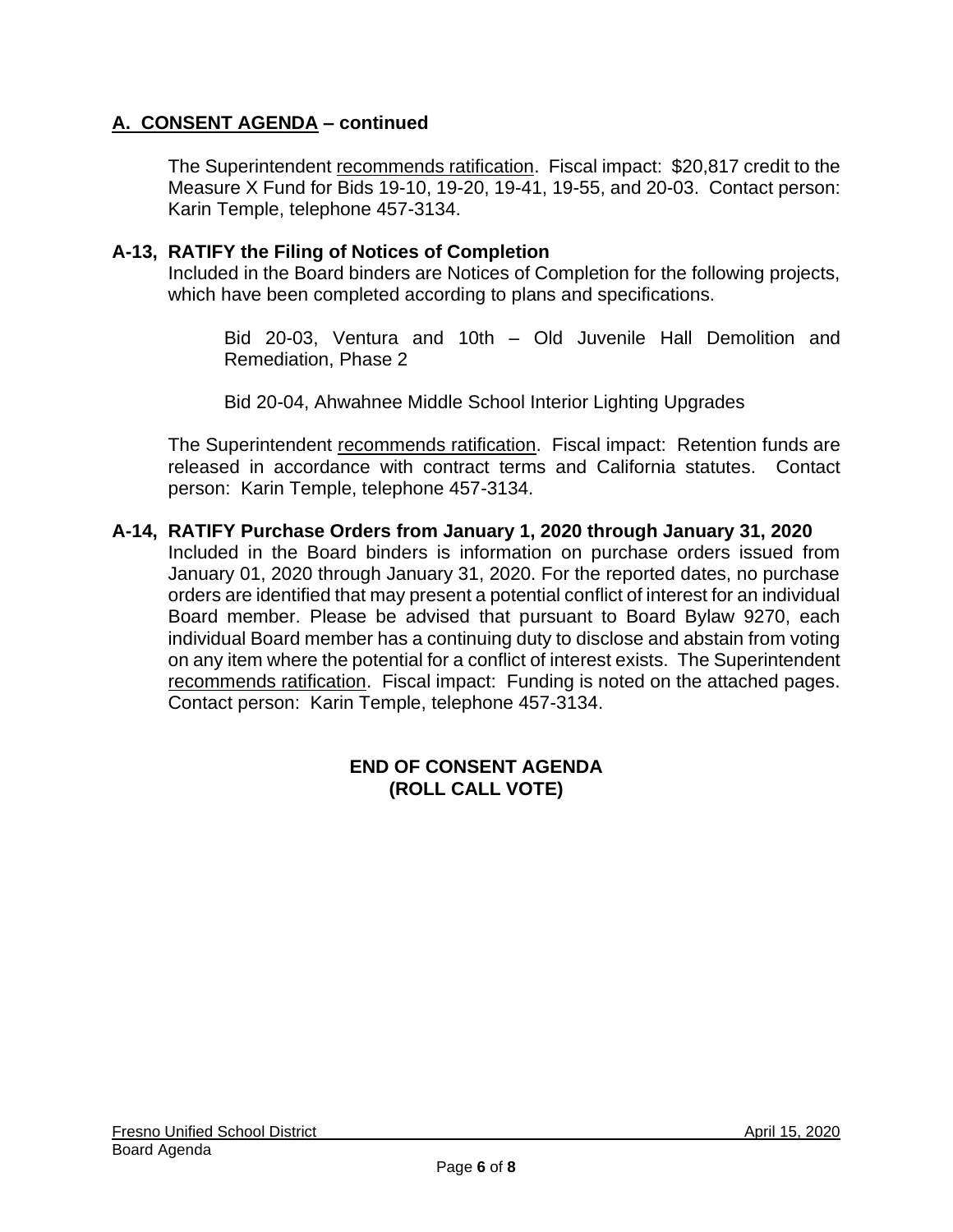# **UNSCHEDULED ORAL COMMUNICATIONS**

In accordance with Executive Order N-29-20 Paragraph 3, the April 15, 2020 Board of Education meeting will be held via teleconferencing. Individuals who wish to address the Board may do so by

- Submitting an email to [publiccomment@fresnounified.org;](mailto:publiccomment@fresnounified.org) or
- Leaving a voice message by calling 559-457-6222 (voice message will be transcribed).

Please include your name, agenda item number or subject matter being addressed, along with a 250-word description of the subject matter being addressed. Emails and voicemails received by no later than 12:00 p.m. on April 15, 2020 will be part of the record for the Board's information and/or discussion, will be posted on [www.fresnounified.org/board](http://www.fresnounified.org/board) and will be included in the minutes. Please note that consistent with Board Bylaw 9323, any statements submitted for public comment that are inappropriate in nature, including, but not limited to statements that are obscene, threatening or substantially disruptive to school operations, will either be redacted, or will not be posted.

Members of the public with questions on school district issues may submit them in writing. The Board will automatically refer to the Superintendent any formal requests that are brought before them at this time. The appropriate staff member will furnish answers to questions.

# **B. CONFERENCE/DISCUSSION AGENDA**

# **\*6:30 P.M.**

**B-15**, **DISCUSS and DECIDE in the Matter of the Dailey Elementary Charter School Renewal Petition**

Dailey Elementary Charter School (Dailey) has delivered a renewal petition to the district seeking authorization to operate July 01, 2020 through June 30, 2025. Dailey currently serves approximately 405 students in grades kindergarten through five. The school is located at 3135 N. Harrison Avenue in Fresno. The Superintendent will recommend a decision. Fiscal impact: The estimated fiscal impact to Fresno Unified School District for 2020/21 is \$2,046,536. Contact person: Kim Mecum, telephone 457-3731.

# **\*6:45 P.M.**

# **B-16**, **PRESENT and DISCUSS the 2020/21 Strategic Budget Development**

The 2020/21 Governor's Proposed Budget was released on January 10, 2020. The Board of Education has discussed the Governor's proposal and the potential impacts on Fresno Unified, as well as the strategic budget development process, at the following Board of Education meetings: January 15, 2020, January 29, 2020, February 12, 2020, February 26, 2020, March 04, 2020 and April 01, 2020.. Fiscal impact: Not available at this time. Contact person: Ruth F. Quinto, telephone 457-6226.